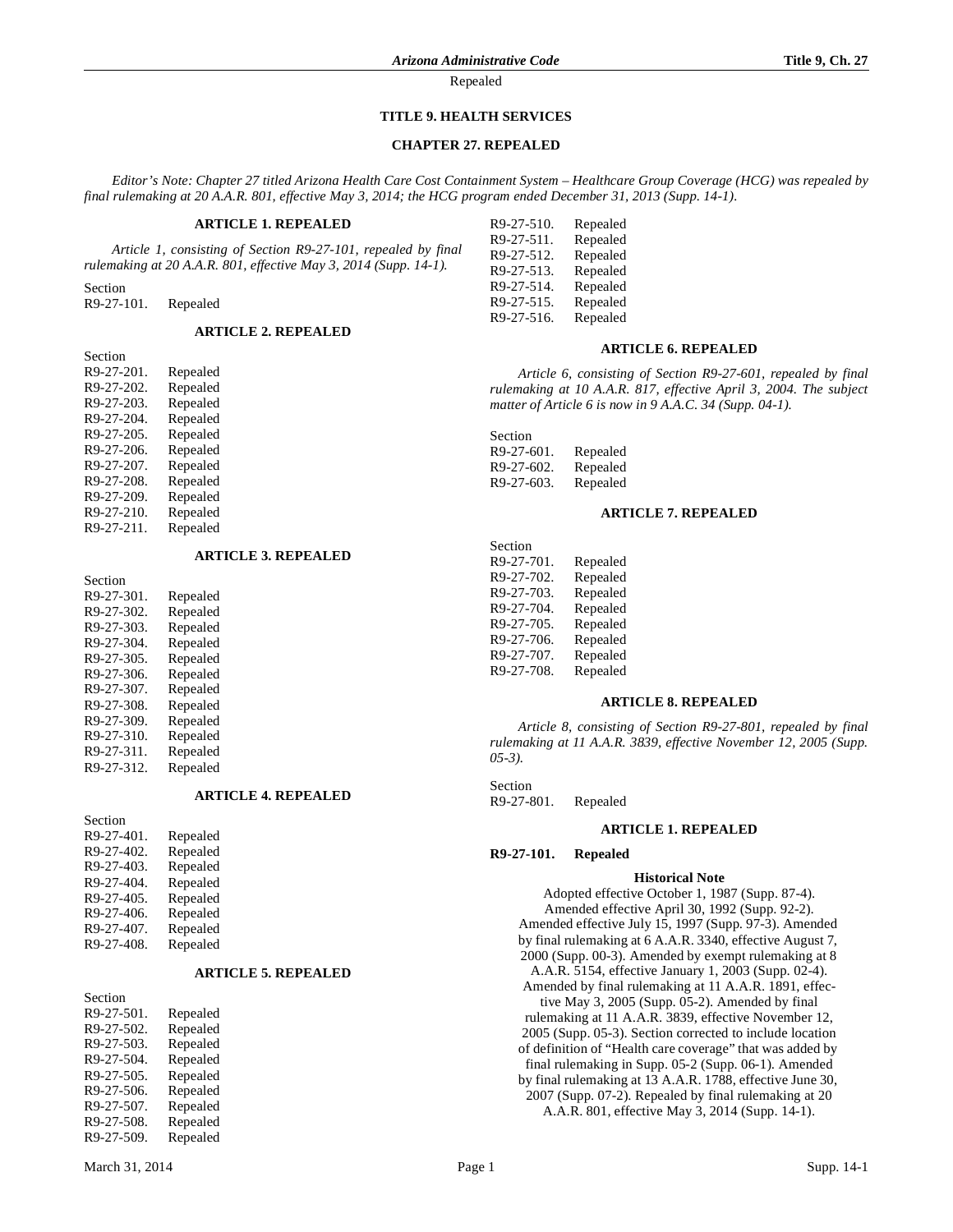## **ARTICLE 2. REPEALED**

## **R9-27-201. Repealed**

### **Historical Note**

Adopted effective October 1, 1987 (Supp. 87-4). Amended effective July 15, 1997 (Supp. 97-3). Amended by final rulemaking at 6 A.A.R. 3340, effective August 7, 2000 (Supp. 00-3). Amended by exempt rulemaking at 8 A.A.R. 5154, effective January 1, 2003 (Supp. 02-4). Section repealed by final rulemaking at 11 A.A.R. 1891, effective May 3, 2005 (Supp. 05-2).

#### **R9-27-202. Repealed**

### **Historical Note**

Adopted effective October 1, 1987 (Supp. 87-4). Amended effective July 15, 1997 (Supp. 97-3). Amended by final rulemaking at 6 A.A.R. 3340, effective August 7, 2000 (Supp. 00-3). Amended by exempt rulemaking at 8 A.A.R. 5154, effective January 1, 2003 (Supp. 02-4). Amended by final rulemaking at 11 A.A.R. 1891, effective May 3, 2005 (Supp. 05-2). Amended by final rulemaking at 13 A.A.R. 1788, effective June 30, 2007 (Supp. 07-2). Repealed by final rulemaking at 20 A.A.R. 801, effective May 3, 2014 (Supp. 14-1).

## **R9-27-203. Repealed**

## **Historical Note**

Adopted effective October 1, 1987 (Supp. 87-4). Amended effective April 30, 1992 (Supp. 92-2). Amended effective July 15, 1997 (Supp. 97-3). Amended by final rulemaking at 6 A.A.R. 3340, effective August 7, 2000 (Supp. 00-3). Amended by exempt rulemaking at 8 A.A.R. 5154, effective January 1, 2003 (Supp. 02-4). Amended by final rulemaking at 11 A.A.R. 1891, effective May 3, 2005 (Supp. 05-2). Repealed by final rulemaking at 20 A.A.R. 801, effective May 3, 2014 (Supp. 14-1).

#### **R9-27-204. Repealed**

## **Historical Note**

Adopted effective October 1, 1987 (Supp. 87-4). Amended July 15, 1997 (Supp. 97-3). Amended by final rulemaking at 6 A.A.R. 3340, effective August 7, 2000 (Supp. 00-3). Amended by exempt rulemaking at 8 A.A.R. 5154, effective January 1, 2003 (Supp. 02-4). Amended by final rulemaking at 11 A.A.R. 1891, effective May 3, 2005 (Supp. 05-2). Amended by final rulemaking at 13 A.A.R. 1788, effective June 30, 2007 (Supp. 07-2). Repealed by final rulemaking at 20 A.A.R. 801, effective May 3, 2014 (Supp. 14-1).

#### **R9-27-205. Repealed**

#### **Historical Note**

Adopted effective October 1, 1987 (Supp. 87-4). Amended effective July 15, 1997 (Supp. 97-3). Amended by final rulemaking at 6 A.A.R. 3340, effective August 7, 2000 (Supp. 00-3). Amended by exempt rulemaking at 8 A.A.R. 5154, effective January 1, 2003 (Supp. 02-4). Section repealed by final rulemaking at 11 A.A.R. 1891, effective May 3, 2005 (Supp. 05-2).

## **R9-27-206. Repealed**

## **Historical Note**

Adopted effective October 1, 1987 (Supp. 87-4). Amended effective July 15, 1997 (Supp. 97-3). Amended by final rulemaking at 6 A.A.R. 3340, effective August 7,

## **R9-27-207. Repealed**

### **Historical Note**

Adopted effective October 1, 1987 (Supp. 87-4). Amended effective July 15, 1997 (Supp. 97-3). Amended by final rulemaking at 6 A.A.R. 3340, effective August 7, 2000 (Supp. 00-3). Section repealed by final rulemaking at 11 A.A.R. 1891, effective May 3, 2005 (Supp. 05-2).

# **R9-27-208. Repealed**

#### **Historical Note**

Adopted effective October 1, 1987 (Supp. 87-4). Amended effective July 15, 1997 (Supp. 97-3). Amended by final rulemaking at 6 A.A.R. 3340, effective August 7, 2000 (Supp. 00-3). Amended by exempt rulemaking at 8 A.A.R. 5154, effective January 1, 2003 (Supp. 02-4). Section repealed by final rulemaking at 11 A.A.R. 1891, effective May 3, 2005 (Supp. 05-2).

## **R9-27-209. Repealed**

### **Historical Note**

Adopted effective October 1, 1987 (Supp. 87-4). Amended effective July 15, 1997 (Supp. 97-3). Amended by final rulemaking at 6 A.A.R. 3340, effective August 7, 2000 (Supp. 00-3). Amended by exempt rulemaking at 8 A.A.R. 5154, effective January 1, 2003 (Supp. 02-4). Section repealed by final rulemaking at 11 A.A.R. 1891, effective May 3, 2005 (Supp. 05-2).

## **R9-27-210. Repealed**

#### **Historical Note**

Adopted effective October 1, 1987 (Supp. 87-4). Amended effective October 12, 1988 (Supp. 88-4). Amended effective July 15, 1997 (Supp. 97-3). Amended by final rulemaking at 6 A.A.R. 3340, effective August 7, 2000 (Supp. 00-3). Amended by exempt rulemaking at 8 A.A.R. 5154, effective January 1, 2003 (Supp. 02-4). Amended by final rulemaking at 11 A.A.R. 1891, effective May 3, 2005 (Supp. 05-2). Amended by final rulemaking at 13 A.A.R. 1788, effective June 30, 2007 (Supp. 07-2). Repealed by final rulemaking at 20 A.A.R. 801, effective May 3, 2014 (Supp. 14-1).

## **R9-27-211. Repealed**

## **Historical Note**

Adopted effective October 1, 1987 (Supp. 87-4). Repealed effective July 15, 1997 (Supp. 97-3).

## **ARTICLE 3. REPEALED**

#### **R9-27-301. Repealed**

#### **Historical Note**

Adopted effective October 1, 1987 (Supp. 87-4). Amended subsection (C) effective October 12, 1988 (Supp. 88-4). Amended effective March 31, 1992 (Supp. 92-1). Amended effective April 30, 1992 (Supp. 92-2). Amended effective September 13, 1993 (Supp. 93-3). Amended effective July 15, 1997 (Supp. 97-3). Amended by final rulemaking at 6 A.A.R. 3340, effective August 7, 2000 (Supp. 00-3). Amended by exempt rulemaking at 8 A.A.R. 5154, effective January 1, 2003 (Supp. 02-4). Amended by final rulemaking at 11 A.A.R. 1907, effective May 3, 2005 (Supp. 05-2). Amended by final

rulemaking at 13 A.A.R. 1788, effective June 30, 2007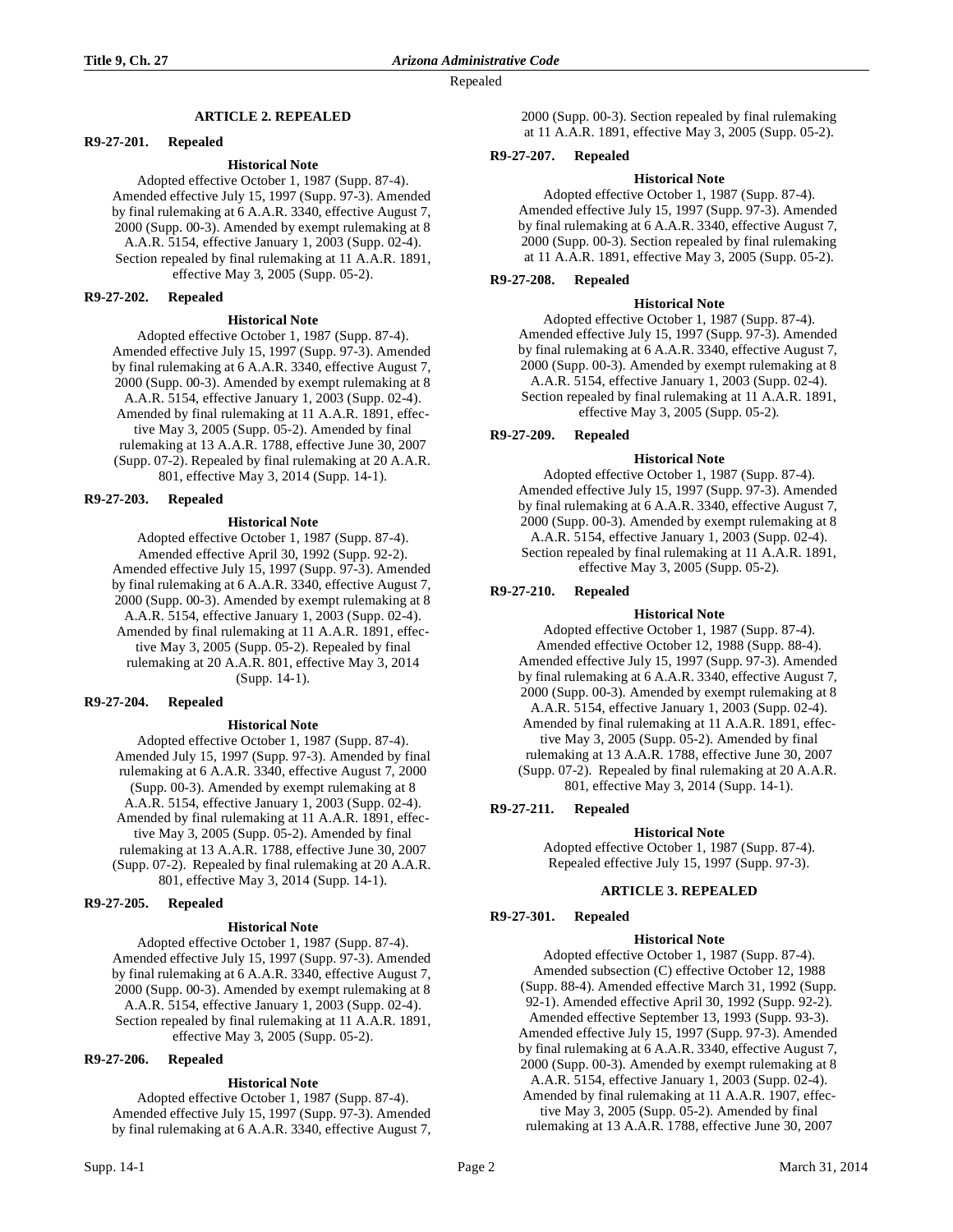(Supp. 07-2). Repealed by final rulemaking at 20 A.A.R. 801, effective May 3, 2014 (Supp. 14-1).

## **R9-27-302. Repealed**

### **Historical Note**

Adopted effective October 1, 1987 (Supp. 87-4). Amended effective July 15, 1997 (Supp. 97-3). Amended by final rulemaking at 6 A.A.R. 3340, effective August 7, 2000 (Supp. 00-3). Amended by exempt rulemaking at 8 A.A.R. 5154, effective January 1, 2003 (Supp. 02-4). Amended by final rulemaking at 11 A.A.R. 1907, effective May 3, 2005 (Supp. 05-2). Amended by final rulemaking at 13 A.A.R. 1788, effective June 30, 2007 (Supp. 07-2). Repealed by final rulemaking at 20 A.A.R. 801, effective May 3, 2014 (Supp. 14-1).

## **R9-27-303. Repealed**

## **Historical Note**

Adopted effective October 1, 1987 (Supp. 87-4). Amended effective July 15, 1997 (Supp. 97-3). Amended by final rulemaking at 6 A.A.R. 3340, effective August 7, 2000 (Supp. 00-3). Amended by exempt rulemaking at 8 A.A.R. 5154, effective January 1, 2003 (Supp. 02-4). Amended by final rulemaking at 11 A.A.R. 1907, effective May 3, 2005 (Supp. 05-2). Amended by final rulemaking at 13 A.A.R. 1788, effective June 30, 2007 (Supp. 07-2). Repealed by final rulemaking at 20 A.A.R. 801, effective May 3, 2014 (Supp. 14-1).

#### **R9-27-304. Repealed**

### **Historical Note**

Adopted effective October 1, 1987 (Supp. 87-4). Amended effective July 15, 1997 (Supp. 97-3). Section repealed by final rulemaking at 6 A.A.R. 3340, effective August 7, 2000 (Supp. 00-3).

### **R9-27-305. Repealed**

#### **Historical Note**

Adopted effective October 1, 1987 (Supp. 87-4). Amended effective July 15, 1997 (Supp. 97-3). Amended by final rulemaking at 6 A.A.R. 3340, effective August 7, 2000 (Supp. 00-3). Section repealed by final rulemaking at 11 A.A.R. 1907, effective May 3, 2005 (Supp. 05-2).

## **R9-27-306. Repealed**

#### **Historical Note**

Adopted effective October 1, 1987 (Supp. 87-4). Amended effective July 15, 1997 (Supp. 97-3). Amended by final rulemaking at 6 A.A.R. 3340, effective August 7, 2000 (Supp. 00-3). Amended by exempt rulemaking at 8 A.A.R. 5154, effective January 1, 2003 (Supp. 02-4). Section repealed by final rulemaking at 11 A.A.R. 1907, effective May 3, 2005 (Supp. 05-2).

# **R9-27-307. Repealed**

#### **Historical Note**

Adopted effective October 1, 1987 (Supp. 87-4). Amended effective April 30, 1992 (Supp. 92-2). Amended effective July 15, 1997 (Supp. 97-3). Amended by final rulemaking at 6 A.A.R. 3340, effective August 7, 2000 (Supp. 00-3). Amended by exempt rulemaking at 8 A.A.R. 5154, effective January 1, 2003 (Supp. 02-4). Section repealed; new Section made by final rulemaking at 11 A.A.R. 1907, effective May 3, 2005 (Supp. 05-2). Amended by final rulemaking at 13 A.A.R. 1788, effective June 30, 2007 (Supp. 07-2). Repealed by final

rulemaking at 20 A.A.R. 801, effective May 3, 2014 (Supp. 14-1).

### **R9-27-308. Repealed**

#### **Historical Note**

Adopted effective October 1, 1987 (Supp. 87-4). Amended effective July 15, 1997 (Supp. 97-3). Amended by final rulemaking at 6 A.A.R. 3340, effective August 7, 2000 (Supp. 00-3). Amended by exempt rulemaking at 8 A.A.R. 5154, effective January 1, 2003 (Supp. 02-4). Section repealed by final rulemaking at 11 A.A.R. 1907, effective May 3, 2005 (Supp. 05-2).

### **R9-27-309. Repealed**

#### **Historical Note**

Adopted effective October 1, 1987 (Supp. 87-4). Amended effective July 15, 1997 (Supp. 97-3). Amended by final rulemaking at 6 A.A.R. 3340, effective August 7, 2000 (Supp. 00-3). Section repealed by final rulemaking at 11 A.A.R. 1907, effective May 3, 2005 (Supp. 05-2).

# **R9-27-310. Repealed**

### **Historical Note**

Adopted effective October 1, 1987 (Supp. 87-4). Amended effective July 15, 1997 (Supp. 97-3). Amended by final rulemaking at 6 A.A.R. 3340, effective August 7, 2000 (Supp. 00-3). Amended by exempt rulemaking at 8 A.A.R. 5154, effective January 1, 2003 (Supp. 02-4). Section repealed; new Section made by final rulemaking at 11 A.A.R. 1907, effective May 3, 2005 (Supp. 05-2). Amended by final rulemaking at 13 A.A.R. 1788, effective June 30, 2007 (Supp. 07-2). Repealed by final rulemaking at 20 A.A.R. 801, effective May 3, 2014 (Supp. 14-1).

## **R9-27-311. Repealed**

#### **Historical Note**

New Section made by final rulemaking at 13 A.A.R. 1788, effective June 30, 2007 (Supp. 07-2). Repealed by final rulemaking at 20 A.A.R. 801, effective May 3, 2014 (Supp. 14-1).

## **R9-27-312. Repealed**

## **Historical Note**

New Section made by final rulemaking at 13 A.A.R. 1788, effective June 30, 2007 (Supp. 07-2). Repealed by final rulemaking at 20 A.A.R. 801, effective May 3, 2014 (Supp. 14-1).

## **ARTICLE 4. REPEALED**

#### **R9-27-401. Repealed**

#### **Historical Note**

Adopted effective October 1, 1987 (Supp. 87-4). Amended effective July 15, 1997 (Supp. 97-3). Amended by final rulemaking at 6 A.A.R. 3340, effective August 7, 2000 (Supp. 00-3). Amended by exempt rulemaking at 8 A.A.R. 5154, effective January 1, 2003 (Supp. 02-4). Amended by final rulemaking at 11 A.A.R. 3839, effective November 12, 2005 (Supp. 05-3). Section repealed by final rulemaking at 13 A.A.R. 1788, effective June 30, 2007 (Supp. 07-2).

# **R9-27-402. Repealed**

**Historical Note** Adopted effective October 1, 1987 (Supp. 87-4).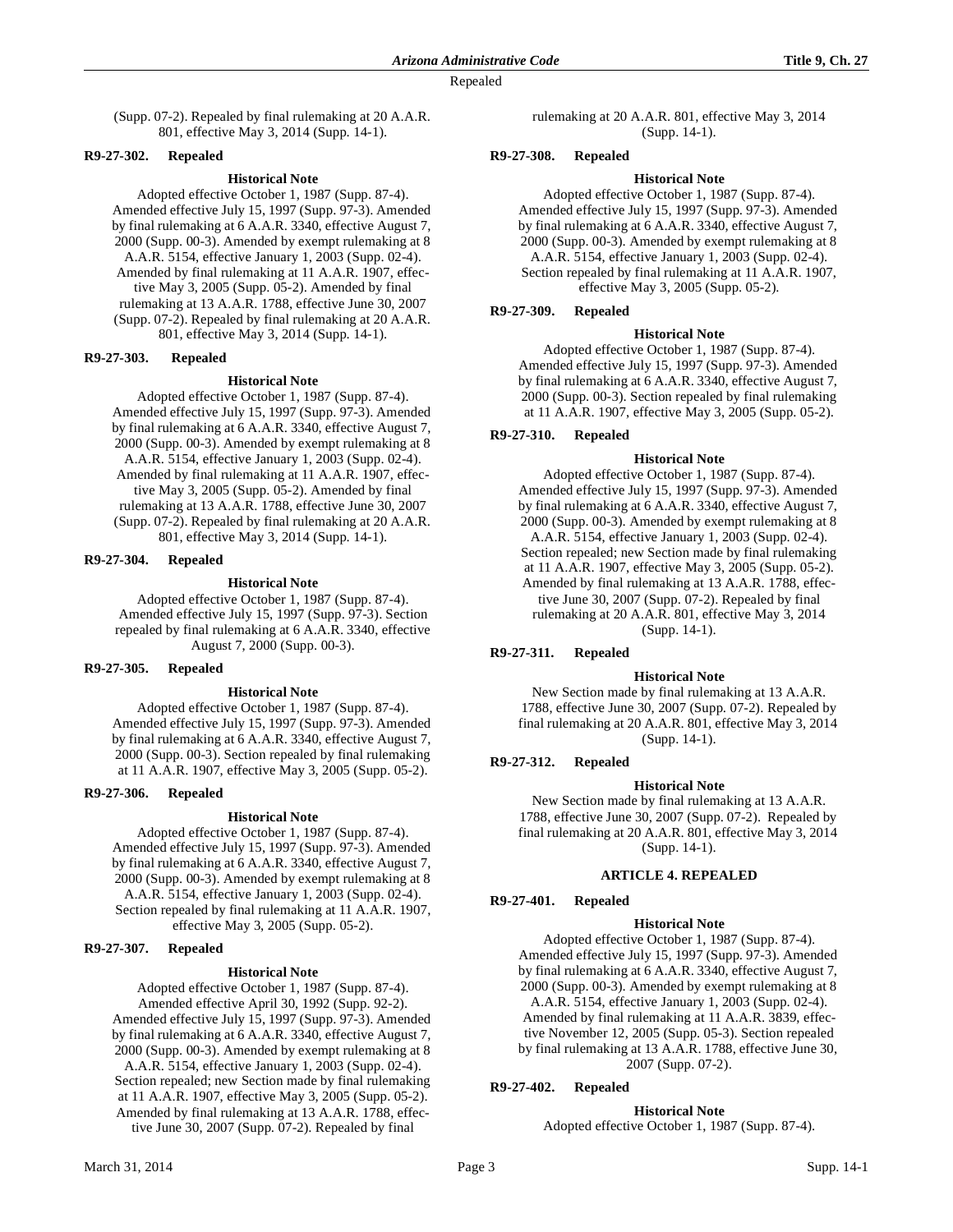Amended effective July 15, 1997 (Supp. 97-3). Amended by final rulemaking at 6 A.A.R. 3340, effective August 7, 2000 (Supp. 00-3). Amended by exempt rulemaking at 8 A.A.R. 5154, effective January 1, 2003 (Supp. 02-4). Section repealed by final rulemaking at 11 A.A.R. 3839, effective November 12, 2005 (Supp. 05-3).

#### **R9-27-403. Repealed**

## **Historical Note**

Adopted effective October 1, 1987 (Supp. 87-4). Amended effective July 15, 1997 (Supp. 97-3). Amended by final rulemaking at 6 A.A.R. 3340, effective August 7, 2000 (Supp. 00-3). Section repealed by exempt rulemaking at 8 A.A.R. 5154, effective January 1, 2003 (Supp.  $(02-4)$ .

## **R9-27-404. Repealed**

### **Historical Note**

Adopted effective October 1, 1987 (Supp. 87-4). Amended effective July 15, 1997 (Supp. 97-3). Amended by final rulemaking at 6 A.A.R. 3340, effective August 7, 2000 (Supp. 00-3). Section repealed by exempt rulemaking at 8 A.A.R. 5154, effective January 1, 2003 (Supp.  $02-4)$ .

## **R9-27-405. Repealed**

### **Historical Note**

Adopted effective October 1, 1987 (Supp. 87-4). Amended subsection (C) effective October 12, 1988 (Supp. 88-4). Amended effective July 15, 1997 (Supp. 97-3). Amended by exempt rulemaking at 8 A.A.R. 5154, effective January 1, 2003 (Supp. 02-4). Section repealed by final rulemaking at 11 A.A.R. 3839, effective November 12, 2005 (Supp. 05-3).

#### **R9-27-406. Repealed**

#### **Historical Note**

Adopted effective October 1, 1987 (Supp. 87-4). Amended effective July 15, 1997 (Supp. 97-3). Amended by final rulemaking at 6 A.A.R. 3340, effective August 7, 2000 (Supp. 00-3). Amended by exempt rulemaking at 8 A.A.R. 5154, effective January 1, 2003 (Supp. 02-4). Section repealed by final rulemaking at 11 A.A.R. 3839, effective November 12, 2005 (Supp. 05-3).

#### **R9-27-407. Repealed**

#### **Historical Note**

Adopted effective October 1, 1987 (Supp. 87-4). Amended effective April 30, 1992 (Supp. 92-2). Amended effective July 15, 1997 (Supp. 97-3). Amended by final rulemaking at 6 A.A.R. 3340, effective August 7, 2000 (Supp. 00-3). Section repealed by exempt rulemaking at 8 A.A.R. 5154, effective January 1, 2003 (Supp. 02-4).

## **R9-27-408. Repealed**

#### **Historical Note**

Adopted effective October 1, 1987 (Supp. 87-4). Repealed effective July 15, 1997 (Supp. 97-3). New Section made by exempt rulemaking at 8 A.A.R. 5154, effective January 1, 2003 (Supp. 02-4). Section repealed by final rulemaking at 11 A.A.R. 3839, effective November 12, 2005 (Supp. 05-3).

### **ARTICLE 5. REPEALED**

### **R9-27-501. Repealed**

## **Historical Note**

Adopted effective October 1, 1987 (Supp. 87-4). Amended July 15, 1997 (Supp. 97-3). Amended by final rulemaking at 6 A.A.R. 3340, effective August 7, 2000 (Supp. 00-3). Section repealed by final rulemaking at 11 A.A.R. 3839, effective November 12, 2005 (Supp. 05-3).

## **R9-27-502. Repealed**

## **Historical Note**

Adopted effective October 1, 1987 (Supp. 87-4). Amended subsection (A) effective October 12, 1988 (Supp. 88-4). Amended effective July 15, 1997 (Supp. 97-3). Amended by final rulemaking at 6 A.A.R. 3340, effective August 7, 2000 (Supp. 00-3). Section repealed by exempt rulemaking at 8 A.A.R. 5154, effective January 1, 2003 (Supp. 02-4).

## **R9-27-503. Repealed**

## **Historical Note**

Adopted effective October 1, 1987 (Supp. 87-4). Amended effective July 15, 1997 (Supp. 97-3). Amended by final rulemaking at 6 A.A.R. 3340, effective August 7, 2000 (Supp. 00-3). Amended by exempt rulemaking at 8 A.A.R. 5154, effective January 1, 2003 (Supp. 02-4). Section repealed by final rulemaking at 11 A.A.R. 3839, effective November 12, 2005 (Supp. 05-3).

## **R9-27-504. Repealed**

### **Historical Note**

Adopted effective October 1, 1987 (Supp. 87-4). Amended effective July 15, 1997 (Supp. 97-3). Amended by final rulemaking at 6 A.A.R. 3340, effective August 7, 2000 (Supp. 00-3). Section repealed by final rulemaking at 11 A.A.R. 3839, effective November 12, 2005 (Supp. 05-3).

## **R9-27-505. Repealed**

### **Historical Note**

Adopted effective October 1, 1987 (Supp. 87-4). Amended effective July 15, 1997 (Supp. 97-3). Amended by final rulemaking at 6 A.A.R. 3340, effective August 7, 2000 (Supp. 00-3). Section repealed by final rulemaking at 11 A.A.R. 3839, effective November 12, 2005 (Supp. 05-3).

## **R9-27-506. Repealed**

## **Historical Note**

Adopted effective October 1, 1987 (Supp. 87-4). Amended effective July 15, 1997 (Supp. 97-3). Amended by final rulemaking at 6 A.A.R. 3340, effective August 7, 2000 (Supp. 00-3). Amended by exempt rulemaking at 8 A.A.R. 5154, effective January 1, 2003 (Supp. 02-4). Section repealed by final rulemaking at 11 A.A.R. 3839, effective November 12, 2005 (Supp. 05-3).

## **R9-27-507. Repealed**

## **Historical Note**

Adopted effective October 1, 1987 (Supp. 87-4). Amended effective July 15, 1997 (Supp. 97-3). Amended by exempt rulemaking at 8 A.A.R. 5154, effective January 1, 2003 (Supp. 02-4). Section repealed by final rulemaking at 11 A.A.R. 3839, effective November 12, 2005 (Supp. 05-3).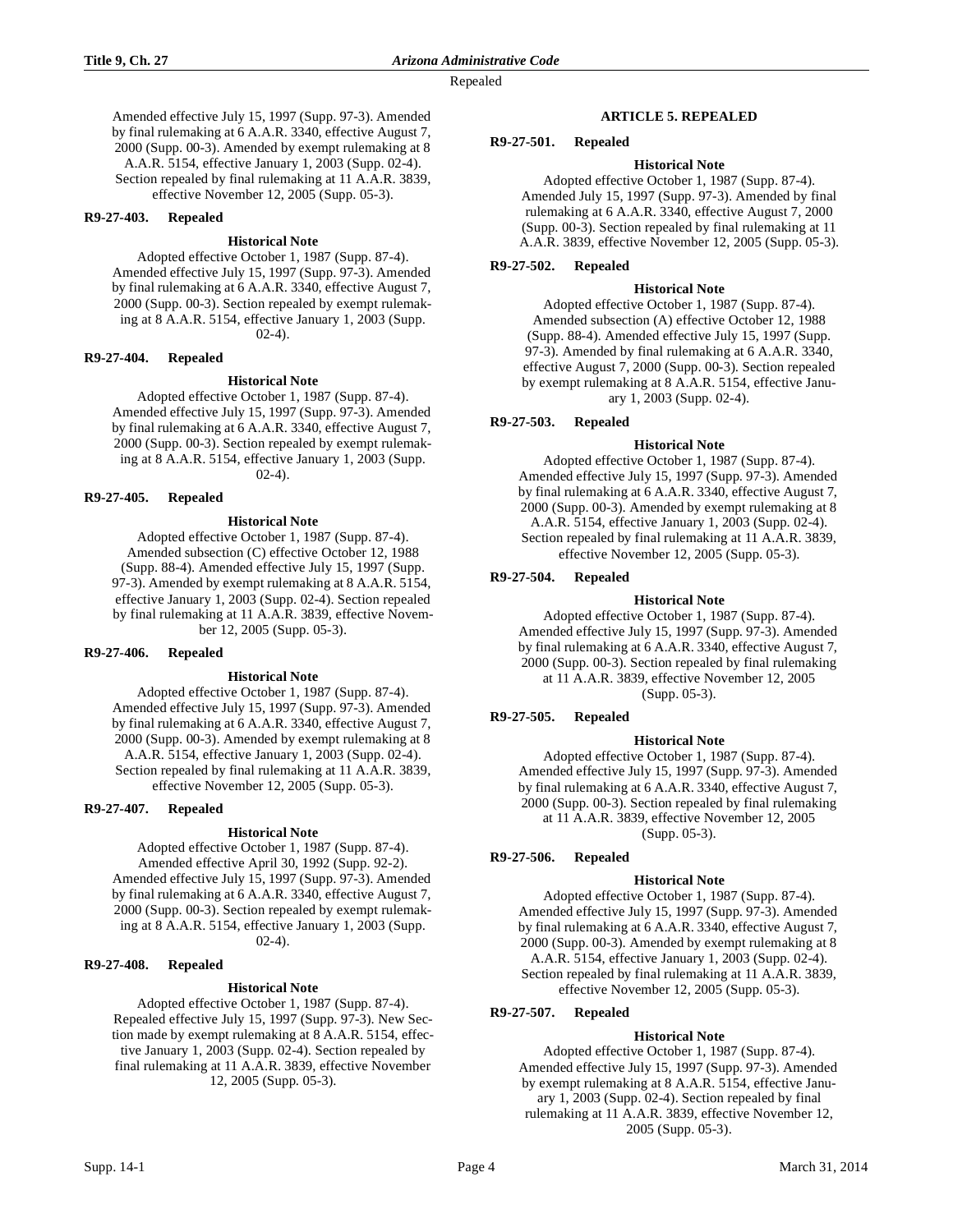## **R9-27-508. Repealed**

### **Historical Note**

Adopted effective October 1, 1987 (Supp. 87-4). Repealed effective July 15, 1997 (Supp. 97-3).

#### **R9-27-509. Repealed**

### **Historical Note**

Adopted effective October 1, 1987 (Supp. 87-4). Amended effective July 15, 1997 (Supp. 97-3). Amended by final rulemaking at 6 A.A.R. 3340, effective August 7, 2000 (Supp. 00-3). Amended by final rulemaking at 11 A.A.R. 3839, effective November 12, 2005 (Supp. 05-3). Amended by final rulemaking at 13 A.A.R. 1788, effective June 30, 2007 (Supp. 07-2). Repealed by final rulemaking at 20 A.A.R. 801, effective May 3, 2014 (Supp. 14-1).

### **R9-27-510. Repealed**

### **Historical Note**

Adopted effective October 1, 1987 (Supp. 87-4). Amended subsection (A), paragraph (1), effective October 12, 1988 (Supp. 88-4). Amended effective July 15, 1997 (Supp. 97-3). Amended by final rulemaking at 6 A.A.R. 3340, effective August 7, 2000 (Supp. 00-3). Amended by exempt rulemaking at 8 A.A.R. 5154, effective January 1, 2003 (Supp. 02-4). Section repealed by final rulemaking at 11 A.A.R. 3839, effective November 12, 2005 (Supp. 05-3).

# **R9-27-511. Repealed**

## **Historical Note**

Adopted effective October 1, 1987 (Supp. 87-4). Amended effective July 15, 1997 (Supp. 97-3). Amended by final rulemaking at 6 A.A.R. 3340, effective August 7, 2000 (Supp. 00-3). Section repealed by final rulemaking at 11 A.A.R. 3839, effective November 12, 2005 (Supp. 05-3).

## **R9-27-512. Repealed**

#### **Historical Note**

Adopted effective October 1, 1987 (Supp. 87-4). Amended effective July 15, 1997 (Supp. 97-3). Amended by final rulemaking at 6 A.A.R. 3340, effective August 7, 2000 (Supp. 00-3). Section repealed by final rulemaking at 11 A.A.R. 3839, effective November 12, 2005 (Supp. 05-3).

# **R9-27-513. Repealed**

## **Historical Note**

Adopted effective October 1, 1987 (Supp. 87-4). Amended effective July 15, 1997 (Supp. 97-3). Amended by final rulemaking at 6 A.A.R. 3340, effective August 7, 2000 (Supp. 00-3). Section repealed by final rulemaking at 11 A.A.R. 3839, effective November 12, 2005 (Supp. 05-3).

### **R9-27-514. Repealed**

## **Historical Note**

Adopted effective October 1, 1987 (Supp. 87-4). Amended effective July 15, 1997 (Supp. 97-3). Amended by final rulemaking at 6 A.A.R. 3340, effective August 7, 2000 (Supp. 00-3). Section repealed by final rulemaking at 11 A.A.R. 3839, effective November 12, 2005 (Supp. 05-3).

#### **R9-27-515. Repealed**

### **Historical Note**

Adopted effective October 1, 1987 (Supp. 87-4). Amended effective July 15, 1997 (Supp. 97-3). Amended by final rulemaking at 6 A.A.R. 3340, effective August 7, 2000 (Supp. 00-3). Section repealed by final rulemaking at 11 A.A.R. 3839, effective November 12, 2005 (Supp. 05-3).

# **R9-27-516. Repealed**

#### **Historical Note**

Adopted effective October 1, 1987 (Supp. 87-4). Amended effective July 15, 1997 (Supp. 97-3). Amended by final rulemaking at 6 A.A.R. 3340, effective August 7, 2000 (Supp. 00-3). Section repealed by final rulemaking at 11 A.A.R. 3839, effective November 12, 2005 (Supp. 05-3).

# **ARTICLE 6. REPEALED**

*Article 6, consisting of Section R9-27-601, repealed by final rulemaking at 10 A.A.R. 817, effective April 3, 2004. The subject matter of Article 6 is now in 9 A.A.C. 34 (Supp. 04-1).*

### **R9-27-601. Repealed**

#### **Historical Note**

Adopted effective October 1, 1987 (Supp. 87-4). Section repealed; new Section adopted effective July 15, 1997 (Supp. 97-3). Amended by final rulemaking at 6 A.A.R. 3340, effective August 7, 2000 (Supp. 00-3). Section repealed by final rulemaking at 10 A.A.R. 817, effective April 3, 2004 (Supp. 04-1).

#### **R9-27-602. Repealed**

#### **Historical Note**

Adopted effective October 1, 1987 (Supp. 87-4). Repealed effective July 15, 1997 (Supp. 97-3).

#### **R9-27-603. Repealed**

#### **Historical Note**

Adopted effective October 1, 1987 (Supp. 87-4). Repealed effective July 15, 1997 (Supp. 97-3).

### **ARTICLE 7. REPEALED**

# **R9-27-701. Repealed**

## **Historical Note**

Adopted effective October 1, 1987 (Supp. 87-4). Amended effective July 15, 1997 (Supp. 97-3). Amended by final rulemaking at 6 A.A.R. 3340, effective August 7, 2000 (Supp. 00-3). Section repealed by final rulemaking at 11 A.A.R. 3839, effective November 12, 2005

(Supp. 05-3).

# **R9-27-702. Repealed**

## **Historical Note**

Adopted effective October 1, 1987 (Supp. 87-4). Amended effective July 15, 1997 (Supp. 97-3). Amended by final rulemaking at 6 A.A.R. 3340, effective August 7, 2000 (Supp. 00-3). Amended by exempt rulemaking at 8 A.A.R. 5154, effective January 1, 2003 (Supp. 02-4). Amended by final rulemaking at 11 A.A.R. 3839, effective November 12, 2005 (Supp. 05-3). Amended by final rulemaking at 13 A.A.R. 1788, effective June 30, 2007 (Supp. 07-2). Repealed by final rulemaking at 20 A.A.R. 801, effective May 3, 2014 (Supp. 14-1).